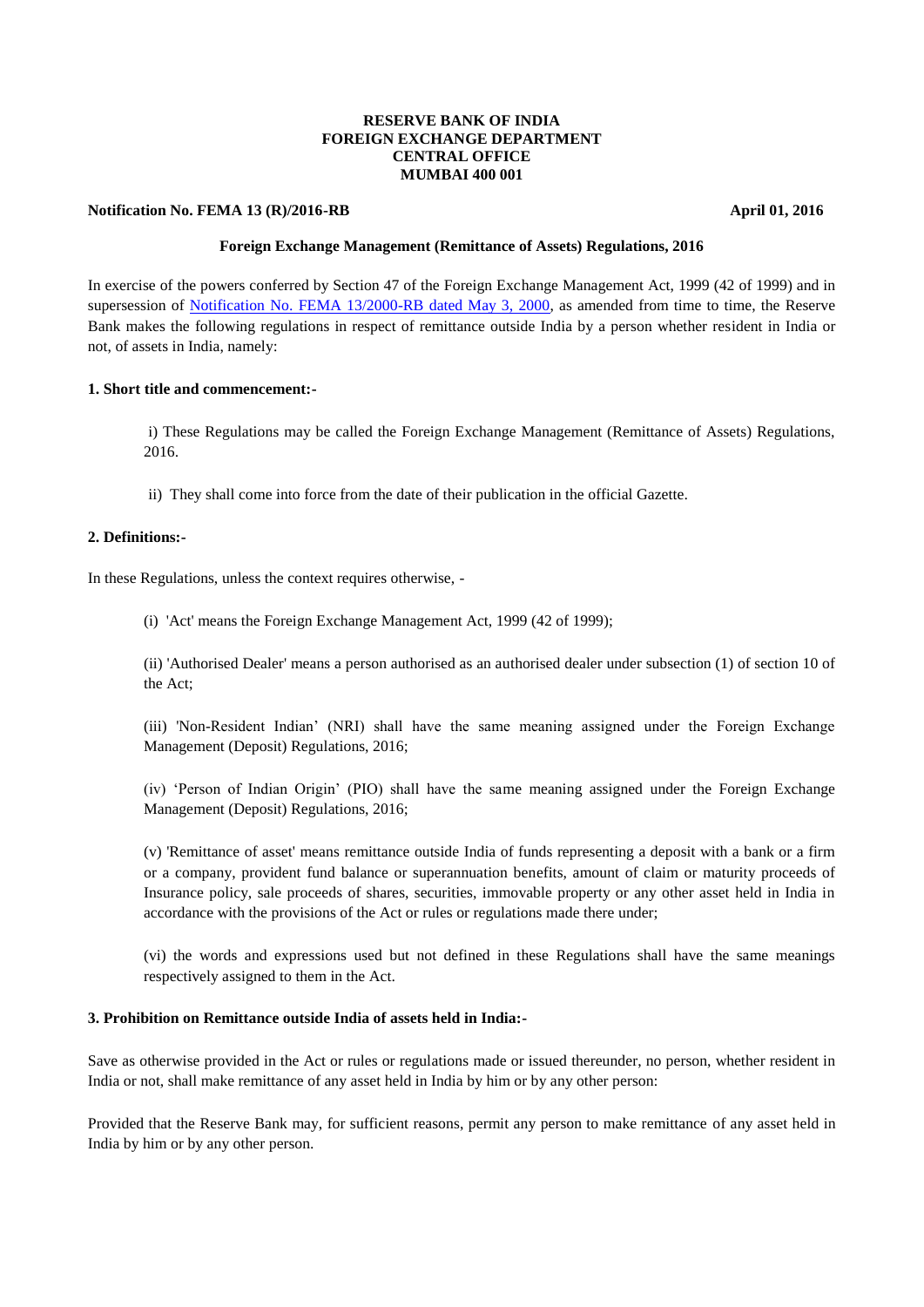#### **4. Permission for remittance of assets in certain cases:-**

(1) A citizen of foreign state, not being a Person of Indian origin (PIO) or a citizen of Nepal or Bhutan, who

(i) has retired from an employment in India, or

(ii) has inherited the assets from a person referred to in sub-section (5) of section 6 of the Act; or

(iii) is a widow/ widower resident outside India and has inherited assets of the deceased spouse who was an Indian citizen resident in India, may remit through an authorised dealer an amount, not exceeding USD 1,000,000 (US Dollar One million only) per financial year on production of documentary evidence in support of acquisition, inheritance or legacy of assets by the remitter

Provided that for the purpose of arriving at annual ceiling of remittance, the funds representing sale proceeds of shares and immovable property owned or held by the citizen of foreign state on repatriation basis in accordance with the Foreign Exchange Management (Acquisition and transfer of immovable property in India) Regulations, 2016 and Foreign Exchange Management (Transfer or issue of security by a person resident outside India) Regulations, 2000 made under the Act, shall not be included.

Provided further that where the remittance is made in more than one instalment, the remittance of all instalments shall be made through the same authorised dealer.

(iv) had come to India for studies/ training and has completed his studies/ training, may remit the balance available in his account, provided such balance represents funds derived out of remittances received from abroad through normal banking channels or rupee proceeds of foreign exchange brought by such person and sold to an authorised dealer or out of stipend/ scholarship received from the Government or any Organisation in India.

(2) A Non-Resident Indian (NRI) or a Person of Indian Origin (PIO) may remit through an authorised dealer an amount, not exceeding USD 1,000,000 (US Dollar One million only) per financial year,

(i) out of the balances held in the Non-Resident (Ordinary) Accounts (NRO accounts) opened in terms of Foreign Exchange Management (Deposit) Regulations, 2016/ sale proceeds of assets/ the assets acquired by him by way of inheritance/ legacy on production of documentary evidence in support of acquisition, inheritance or legacy of assets by the remitter;

(ii) Under a deed of settlement made by either of his parents or a relative (relative as defined in Section 2(77) of the Companies Act, 2013) and the settlement taking effect on the death of the settler, on production of the original deed of settlement;

Provided that where the remittance under Clause (i) and (ii) is made in more than one instalment, the remittance of all instalments shall be made through the same Authorised Dealer.

Provided further that where the remittance is to be made from the balances held in the NRO account, the account holder shall furnish an undertaking to the Authorised Dealer that "the said remittance is sought to be made out of the remitter's balances held in the account arising from his/ her legitimate receivables in India and not by borrowing from any other person or a transfer from any other NRO account and if such is found to be the case, the account holder will render himself/ herself liable for penal action under FEMA."

(3) An authorised dealer in India may, also allow remittance out of the assets of Indian companies under liquidation under the provisions of the Companies Act, 2013, subject to the following conditions: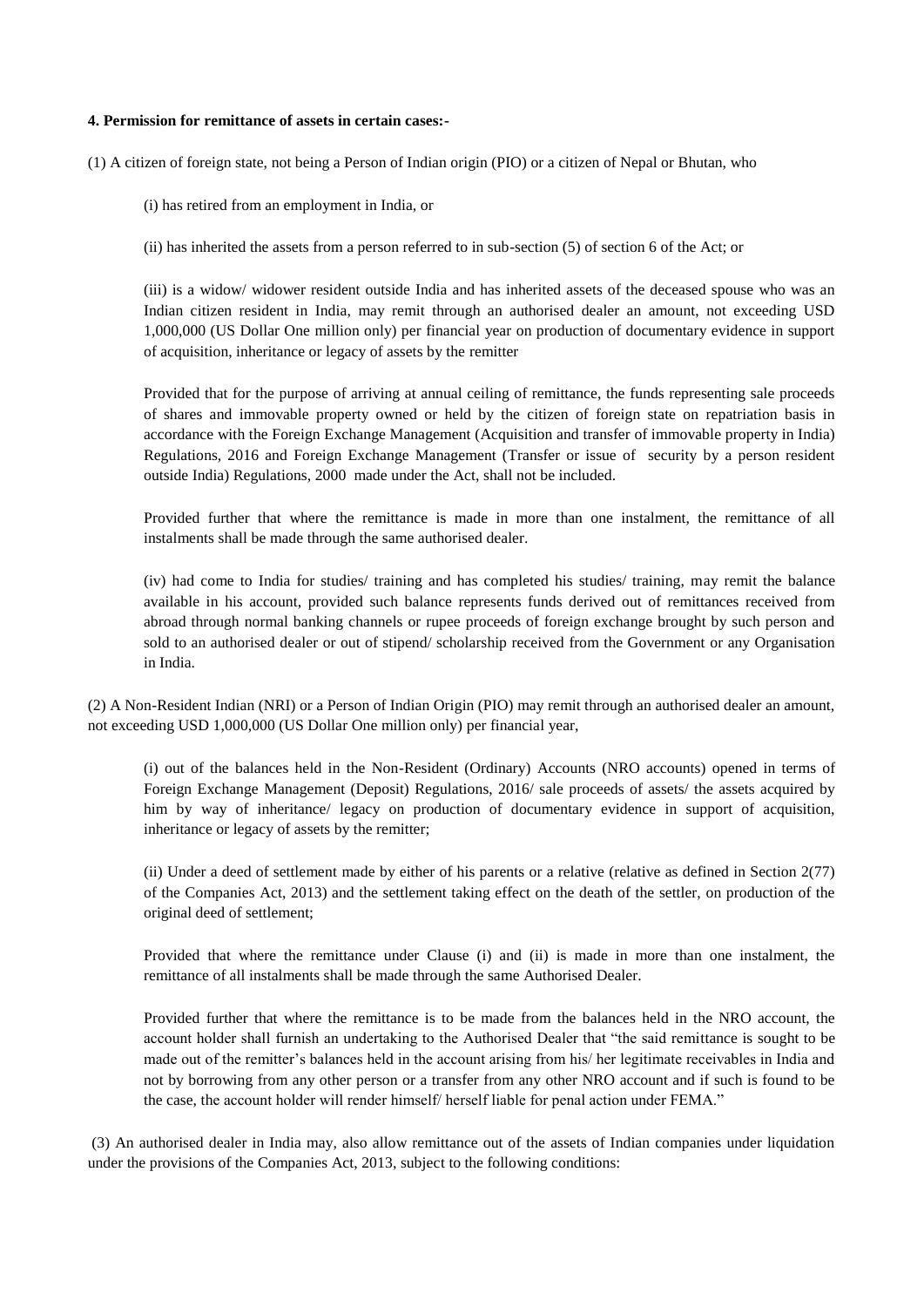(i) Authorised Dealer shall ensure that the remittance is in compliance with the order issued by a court in India/ order issued by the official liquidator or the liquidator in the case of voluntary winding up; and

(ii) no remittance shall be allowed unless the applicant submits:-

- (a) Auditor's certificate confirming that all liabilities in India have been either fully paid or adequately provided for.
- (b) Auditor's certificate to the effect that the winding up is in accordance with the provisions of the Companies Act, 2013.
- (c) In case of winding up otherwise than by a court, an auditor's certificate to the effect that there is no legal proceedings pending in any court in India against the applicant or the company under liquidation and there is no legal impediment in permitting the remittance.

## **5. Permission to an Indian entity to remit funds in certain cases:-**

(1) An entity in India may remit the amount being its contribution towards the provident fund/ superannuation/ pension fund in respect of the expatriate staff in its employment who are resident in India but not permanently resident therein.

Explanation:

For the purpose of this Regulation, -

(a) 'expatriate staff' means a person whose provident/ superannuation/ pension fund is maintained outside India by his principal employer outside India;

(b) 'not permanently resident' means a person resident in India for employment of a specified duration (irrespective of length thereof) or for a specific job or assignment, the duration of which does not exceed three years.

# **6. Permission for remittance of assets on closure or remittance of winding up proceeds of branch office/ liaison office (other than project office)**

(1) A branch or office established in India by a person resident outside India may, for making remittance of assets on closure or remittance of its winding up proceeds, apply to the Authorised Dealer concerned supported by the following documents, namely:

(A) A copy of the Reserve Bank's permission for establishing the branch/ office in India, wherever applicable;

- (B) Auditor's certificate:
	- (i) indicating the manner in which the remittable amount has been arrived and supported by a statement of assets and liabilities of the applicant, and indicating the manner of disposal of assets;
	- (ii) confirming that all liabilities in India including arrears of gratuity and other benefits to the employees etc., of the branch/ office have been either fully met or adequately provided for;
	- (iii) confirming that no income accruing from sources outside India (including proceeds of exports) has remained un-repatriated to India; and
	- (iv) confirming that the branch/office has complied with all regulatory requirements stipulated by the Reserve Bank of India from time to time regarding functioning of such offices in India.

(C) A confirmation from the applicant that no legal proceedings are pending in any Court in India and there is no legal impediment to the remittance; and